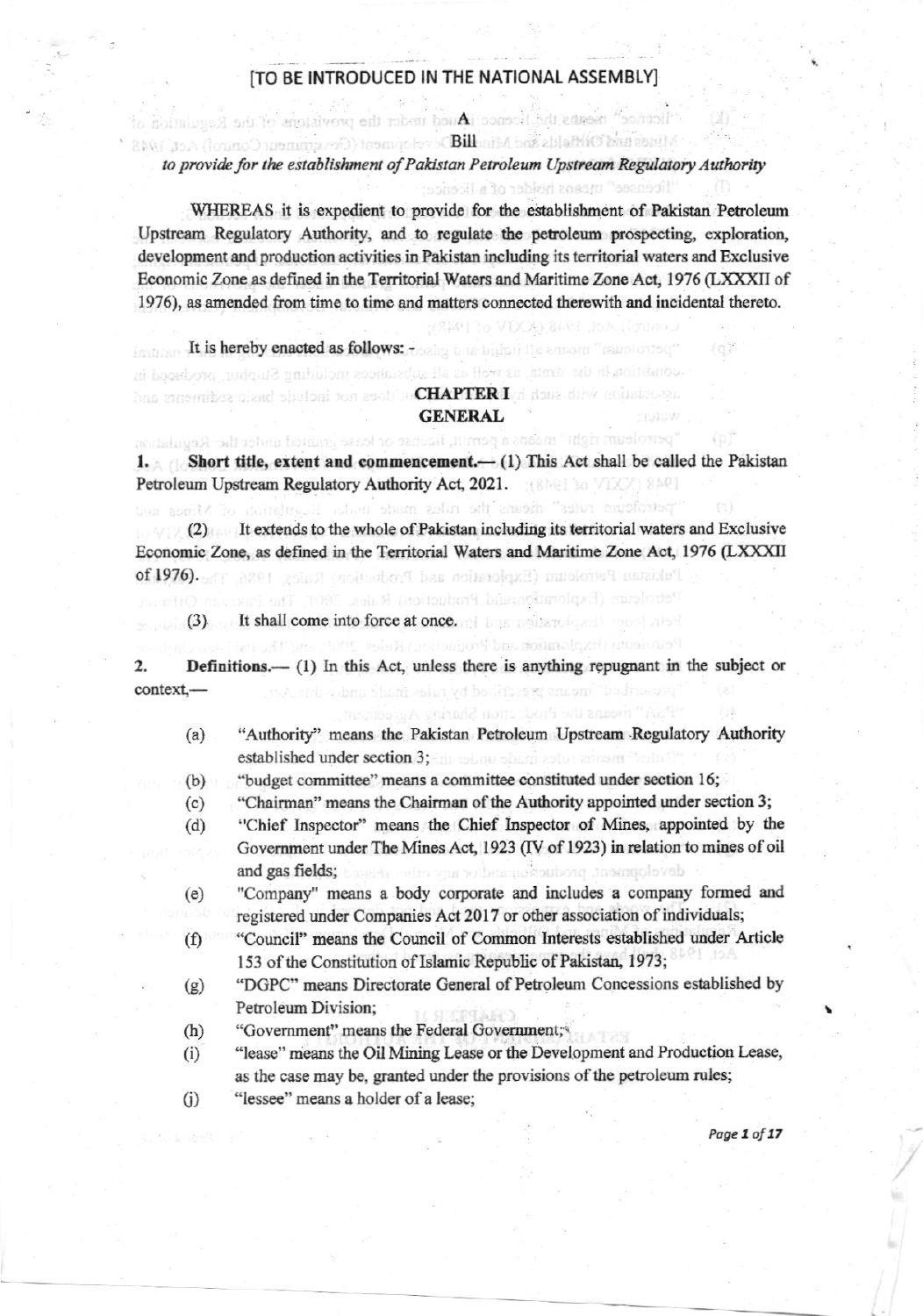YJAMEC 2A BAMOEFAR RET METHODATIN HA OT

"licence" means the licence issued under the provisions of the Regulation of Mines and Oilfields and Mineral Development (Government Control) Act, 1948 (XXIV of 1948); I should be the factor of the measurable to the oriental of iv faller in

"licensee" means holder of a licence;

"Member" means a member of the Authority appointed under section 3;

and the bolder of the Islamic Republic of Pakistan and the holder of petroleum rights; (o) "Permit" means reconnaissance permit granted under the provisions of the **Regulation of Mines and Oilfields and Mineral Development (Government**) Control) Act, 1948 (XXIV of 1948);

"petroleum" means all liquid and gaseous hydrocarbons existing in their natural  $(p)$ condition in the strata, as well as all substances including Sulphur, produced in association with such hydrocarbons, but does not include basic sediments and water; GENEAL

"petroleum right" means a permit, license or lease granted under the Regulation of Mines and Oilfields and Mineral Development (Government Control) Act, 1948 (XXIV of 1948); ISOE JoA (thedis A violatingon ratertagl numbered

"petroleum rules" means the rules made under Regulation of Mines and **Oilfields and Mineral Development (Government Control) Act, 1948 (XXIV of** 1948) which include Pakistan Petroleum (Production) Rules, 1949, The Pakistan Petroleum (Exploration and Production) Rules, 1986, The Pakistan Petroleum (Exploration and Production) Rules, 2001, The Pakistan Offshore Petroleum (Exploration and Production) Rules, 2003. The Pakistan Onshore Petroleum (Exploration and Production) Rules, 2009, and The Pakistan Onshore Definition conduction Petroleum (Exploration and Production) Rules, 2013;

"prescribed" means prescribed by rules made under this Act;  $(s)$ 

"PSA" means the Production Sharing Agreement;  $(t)$ 

 $(i)$  (a)  $\sim$  "Regulations" means regulations made under this Act;

"Rules" means rules made under this Act; the assistant learning state  $(v)$ 

(w) \*\*\* safety regulations" means Oil and Gas (Safety in Drilling and Production)

homo nu tanhi

Regulations, 1974 made under The Mines Act, 1923 (IV of 1923); (9)

(x) "schedule" means a schedule to this Act; and

le signification d'autorité dans l'originale sett lister pe

guided ender the precisions or the principle and rates.

azie I midoulon that the motoved of no

the to (y) "upstream activities" shall mean petroleum prospecting exploration development, production and/or any other related activities.

The words and expressions used and not defined in this Act but defined in  $(2)$ Regulations of Mines and Oilfields and Mineral Development (Government Control) Act, 1948 shall have the same meaning assigned to them.

peace sho sublemant

# **CHAPTER II** ESTABLISHMENT OF THE AUTHORITY

Page 2 of 17

 $(k)$ 

 $\Omega$ 

 $(q)$ 

 $(r)$ 

ologi

Page I with